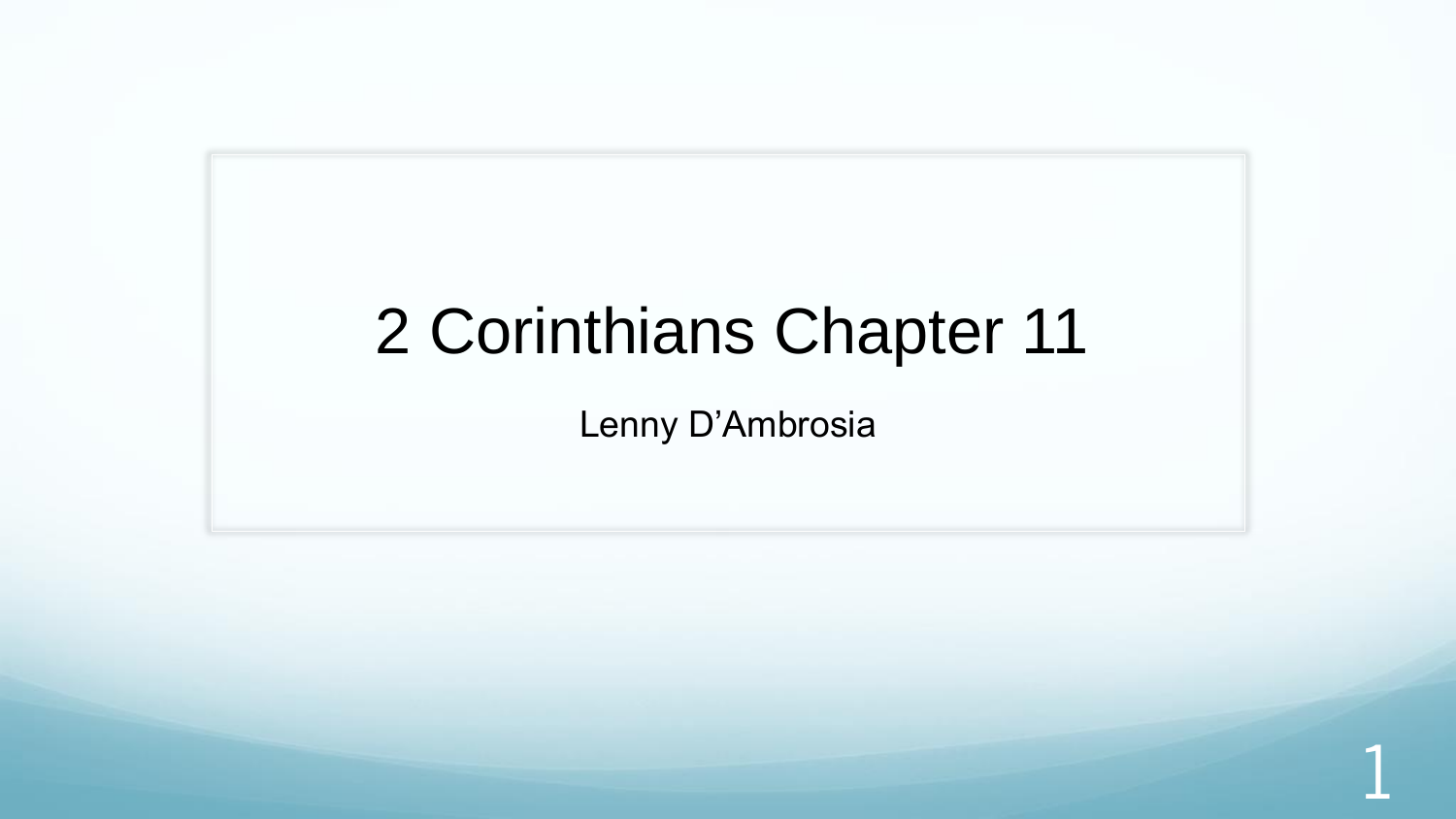Points in 2 Corinthians Chapter 11

1. Paul continues defending his apostolic authority, he finds it necessary to engage in "a little folly."

2. To see how one might be misled by "false apostles" and "deceitful workers"

3. To appreciate the great amount of suffering Paul endured as a minister of Christ 2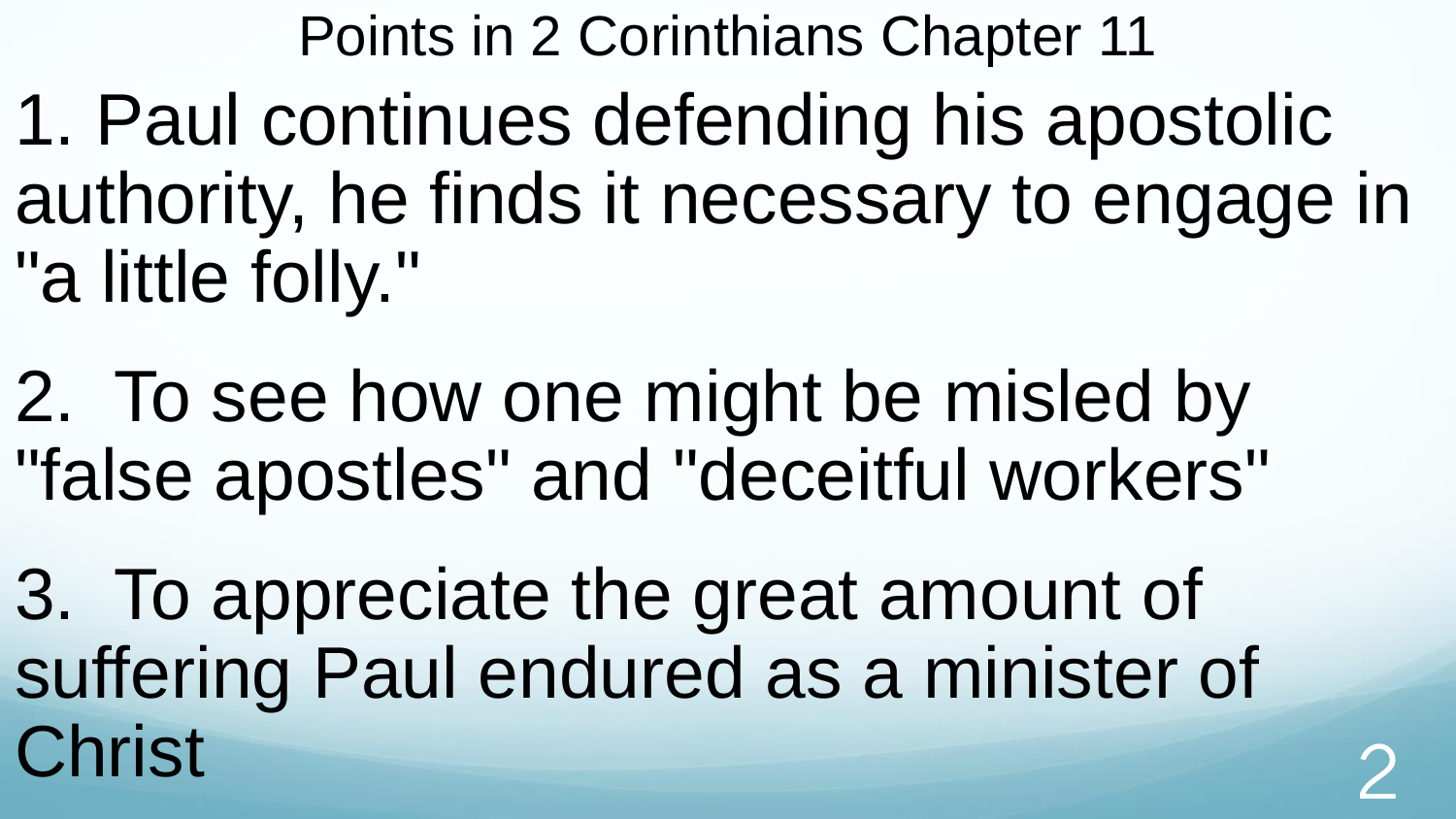**1. How does Paul want to present the Corinthians to Christ?**

### **2 Corinthians 11:1-2**

- <sup>1</sup> I wish that you would bear with me in a little foolishness; but indeed you are bearing with me.
- <sup>2</sup>For I am jealous for you with a godly jealousy; for **I betrothed you to one husband**, so that **to Christ I might present you** *as* **a pure virgin**.

### **Pure virgin**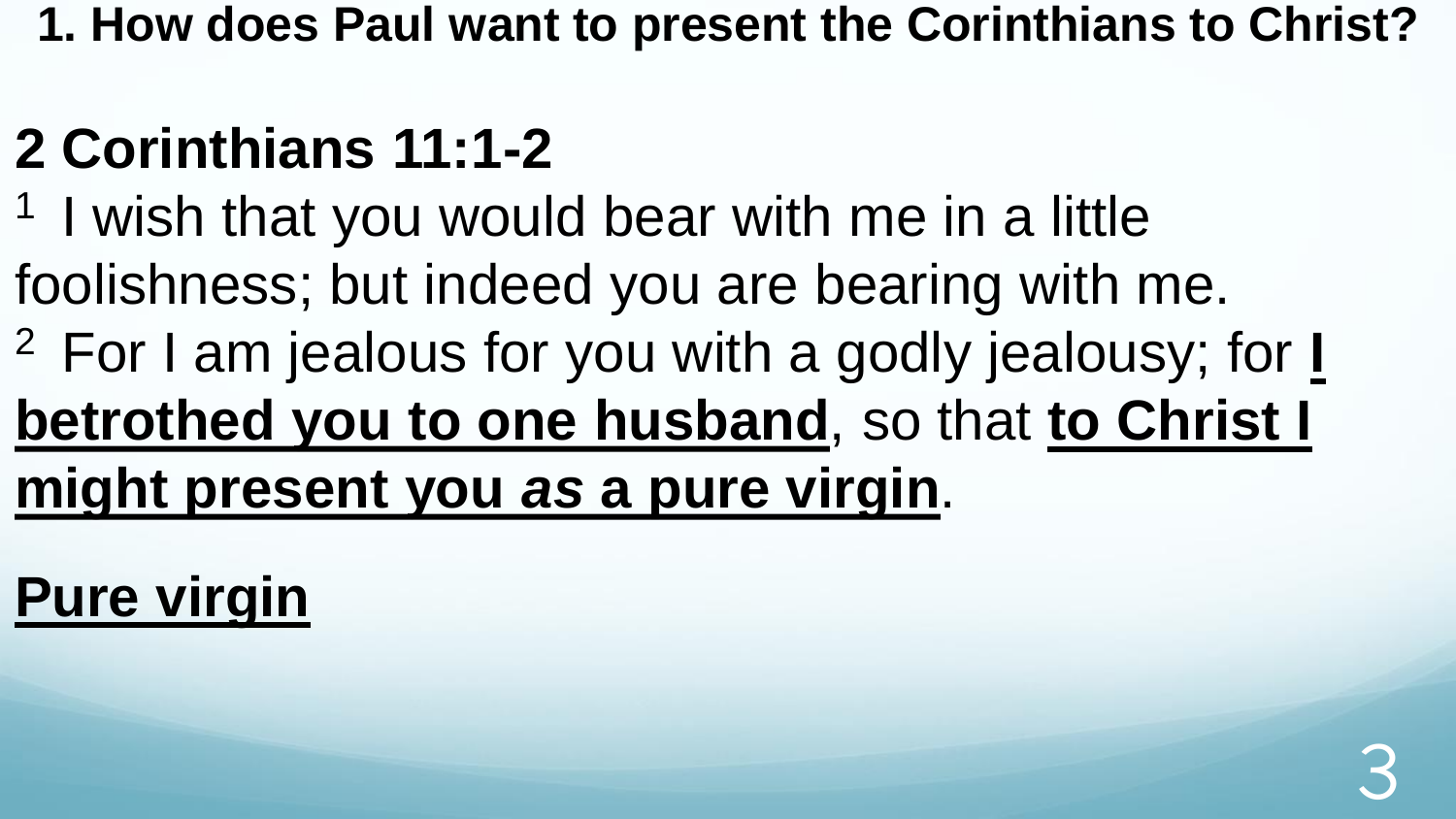**1. How does Paul want to present the Corinthians to Christ?**

**Ephesians 5:22-27**

<sup>22</sup>**Wives,** *be subject* **to your own husbands, as to the Lord. <sup>23</sup>For the husband is the head of the wife, as Christ also is the head of the church, He Himself** *being* **the Savior of the body.** 

<sup>24</sup> But as the **church is subject to Christ**, so also the wives *ought to be* to their husbands in everything.

<sup>25</sup> Husbands, love your wives, just as **Christ also loved the church and gave Himself up for her,** 

**<sup>26</sup>so that He might sanctify her, having cleansed her by the washing of water with the word,** 

**<sup>27</sup>that He might present to Himself the church in all her glory,** having no spot or wrinkle or any such thing; but that **she would be holy and blameless.** 4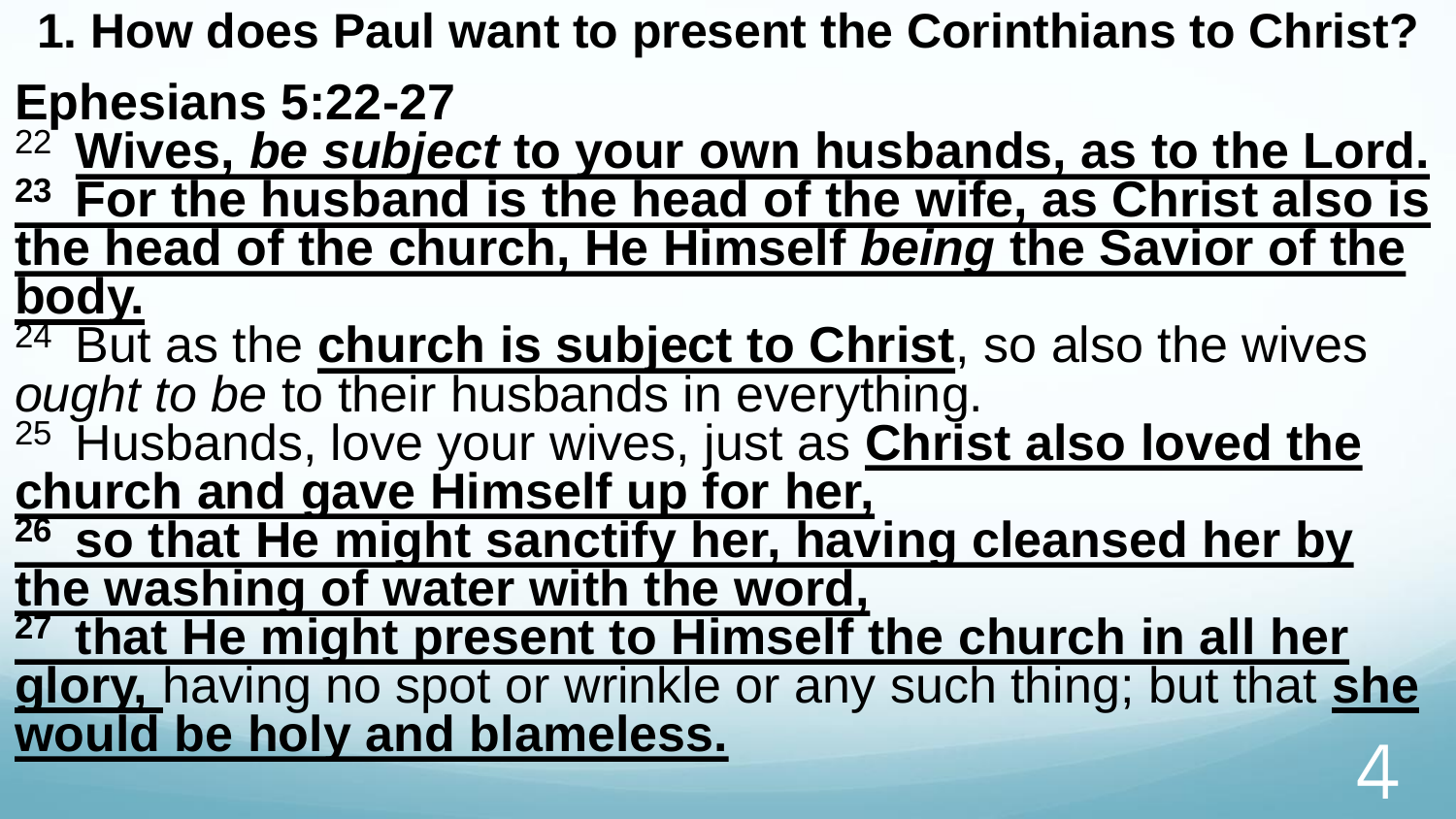**1. How does Paul want to present the Corinthians to Christ?**

#### **Revelation 19:7-8**

<sup>7</sup>"Let us rejoice and be glad and give the glory to Him, for **the marriage of the Lamb has come and His bride** has made herself ready."

<sup>8</sup>**It was given to her to clothe herself in fine linen, bright**  *and* **clean; for the fine linen is the righteous acts of the saints.** 

#### **Revelation 21:9**

<sup>9</sup> Then one of the seven angels who had the seven bowls full of the seven last plagues came and spoke with me, saying, "Come here, I will show you the bride, the wife of the **Lamb."**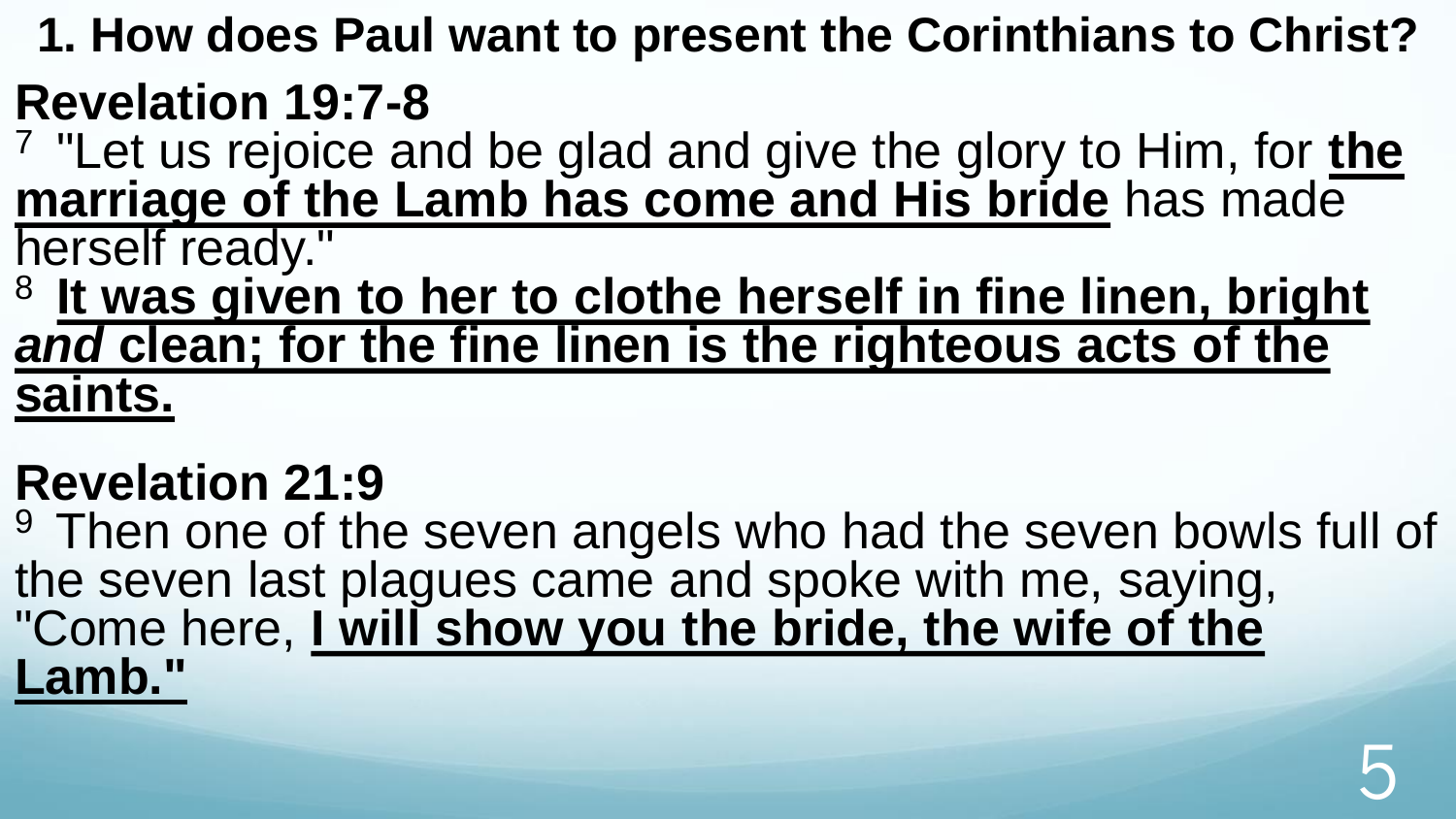**2. What were the concerns Paul had for the Corinthians?** 

### **2 Corinthians 11:3**

<sup>3</sup> But I am afraid that, as the serpent deceived Eve by his craftiness, **your minds will be led astray from the simplicity and purity** *of devotion* **to Christ**.

**Your minds will be led astray from the simplicity and purity** *of devotion* **to Christ**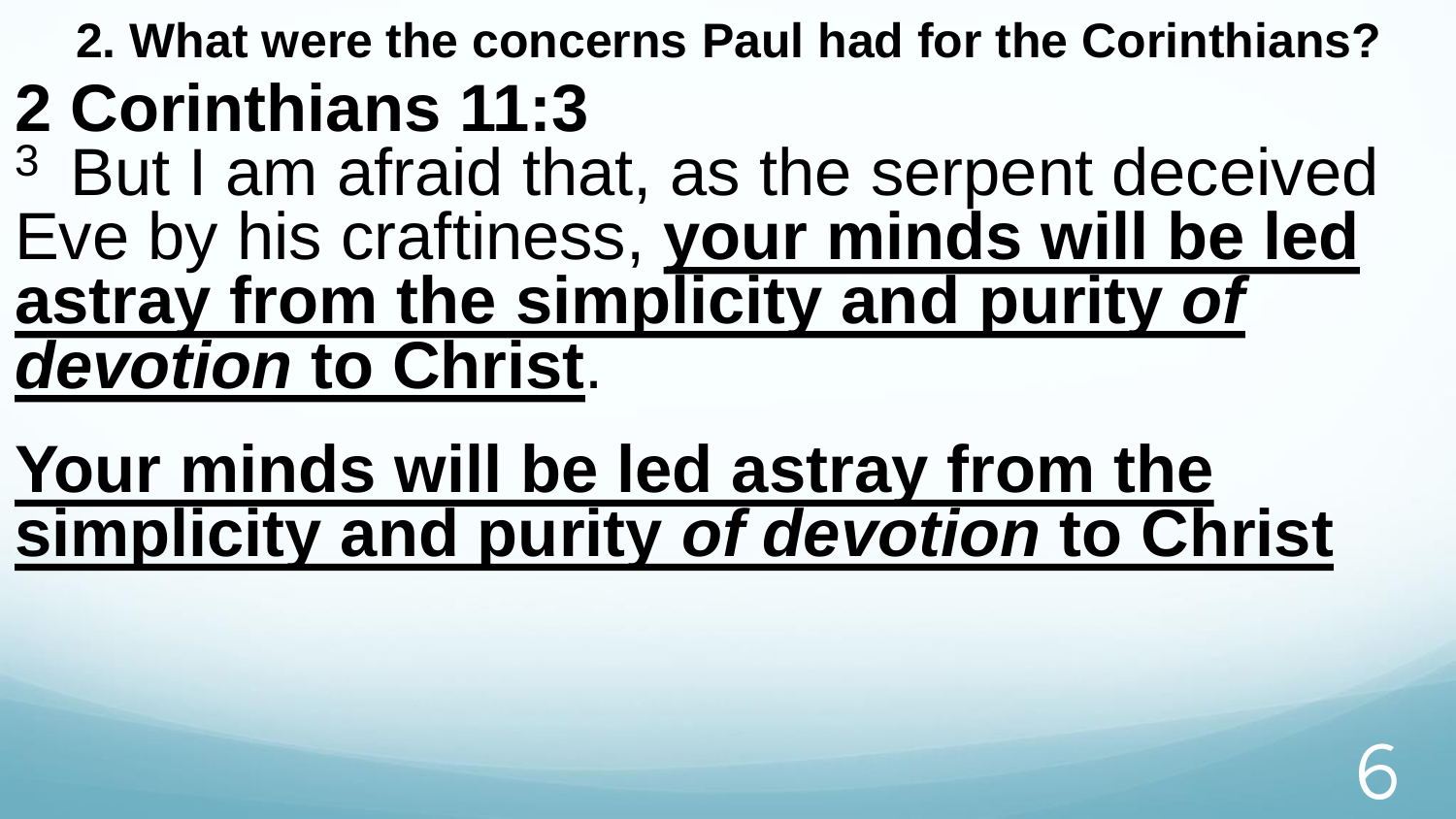**3. What were the Corinthians seemingly willing to put up with?**

### **2 Corinthians 11:4**  <sup>4</sup> For if one comes and **preaches another Jesus whom we have not preached**, or you **receive a different spirit which you have not received**, or a **different gospel** which you have not accepted, you bear *this* beautifully.

7

**Accept false teachers**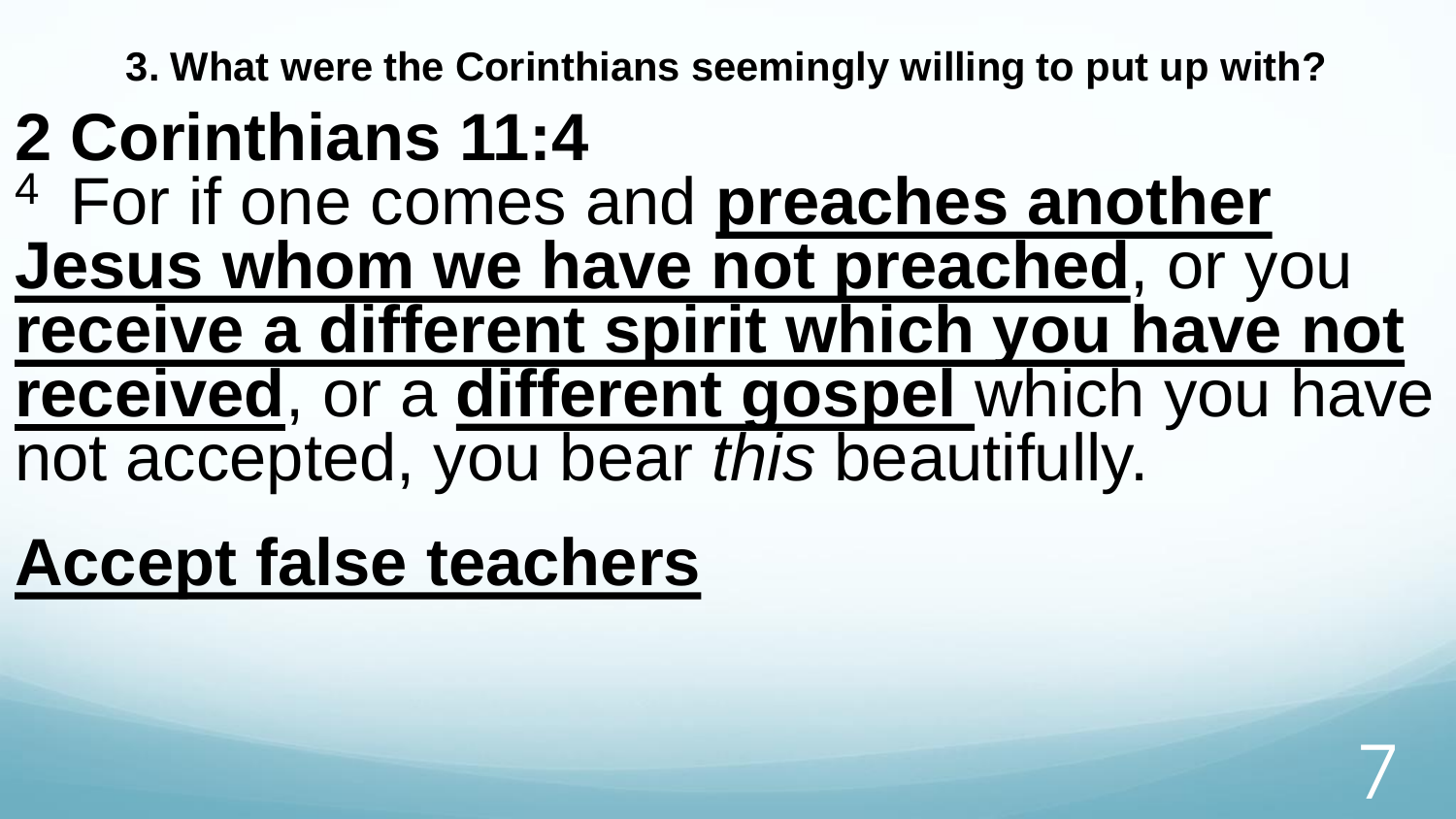#### **4A. In what area did Paul concede that he was untrained?**

#### **2 Corinthians 11:5-6**

<sup>5</sup> For I consider myself not in the least inferior to the most **eminent apostles**.

<sup>6</sup>But even if I am **unskilled in speech**, yet I am not *so* in knowledge; in fact, in every way we have made *this* evident to you in all things.

#### 4A. **In Speech**

**B. In what area was this not so?**

#### **In Knowledge**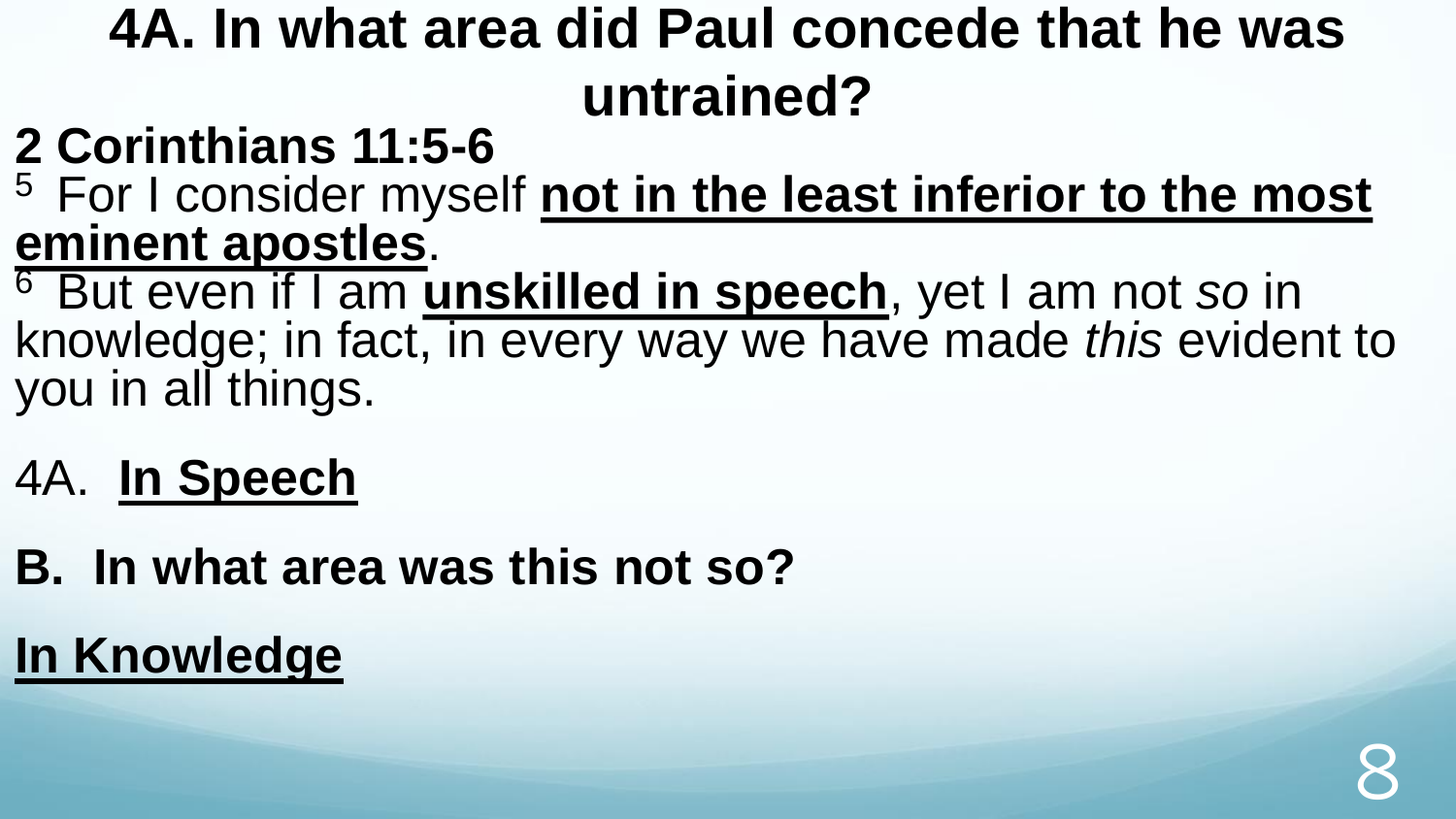**5. What did the false teachers accuse Paul of?** 

# **2 Corinthians 11:7**

<sup>7</sup> Or did I commit a sin in humbling myself so that you might be exalted, because I **preached the gospel of God** to you

**without charge**?

**Paul preached the Gospel without charge**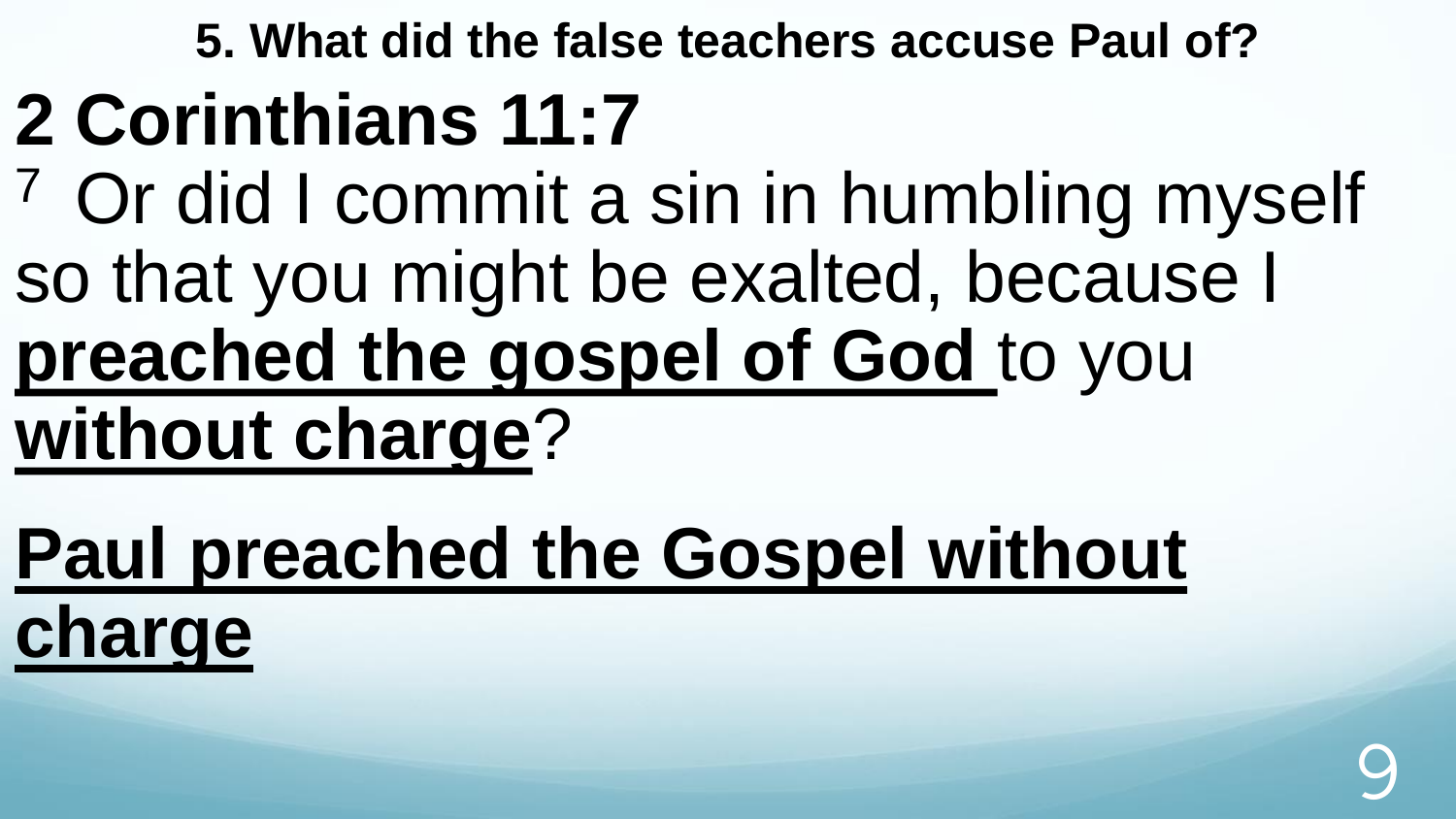**6. From where did Paul receive support while he was at Corinth?** 

#### **2 Corinthians 11:8-9**

<sup>8</sup> I robbed other churches by taking wages *from them* to serve you;

 $9^9$  and when I was present with you and was in need, I was not a burden to anyone; for when the **brethren came from Macedonia they fully supplied my need**, and in everything I kept myself from being a burden to you, and will continue to do so.

#### **1. Brethren came from Macedonia they fully supplied my need**

#### **2. They were working, for by trade they were tent-makers**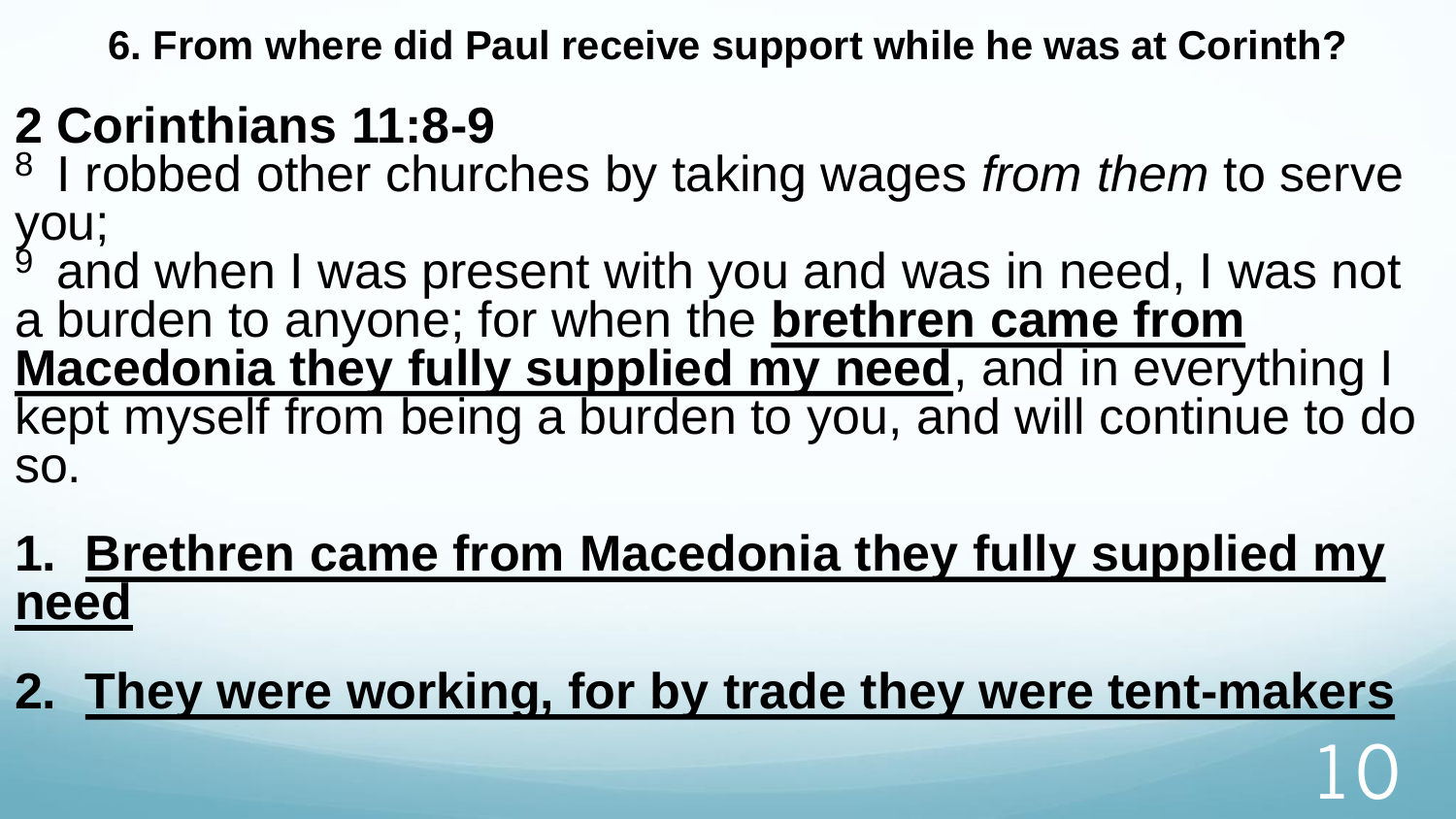**6. From where did Paul receive support while he was at Corinth?** 

## **Acts 18:2-3**

- <sup>2</sup>And he found a Jew named **Aquila**, a native
- of Pontus, having recently come from Italy with
- his wife **Priscilla**, because Claudius had
- commanded all the Jews to leave Rome. He came to them,
- <sup>3</sup> and because he was of the same trade, he **stayed with them and they were working, for**  by trade they were tent-makers.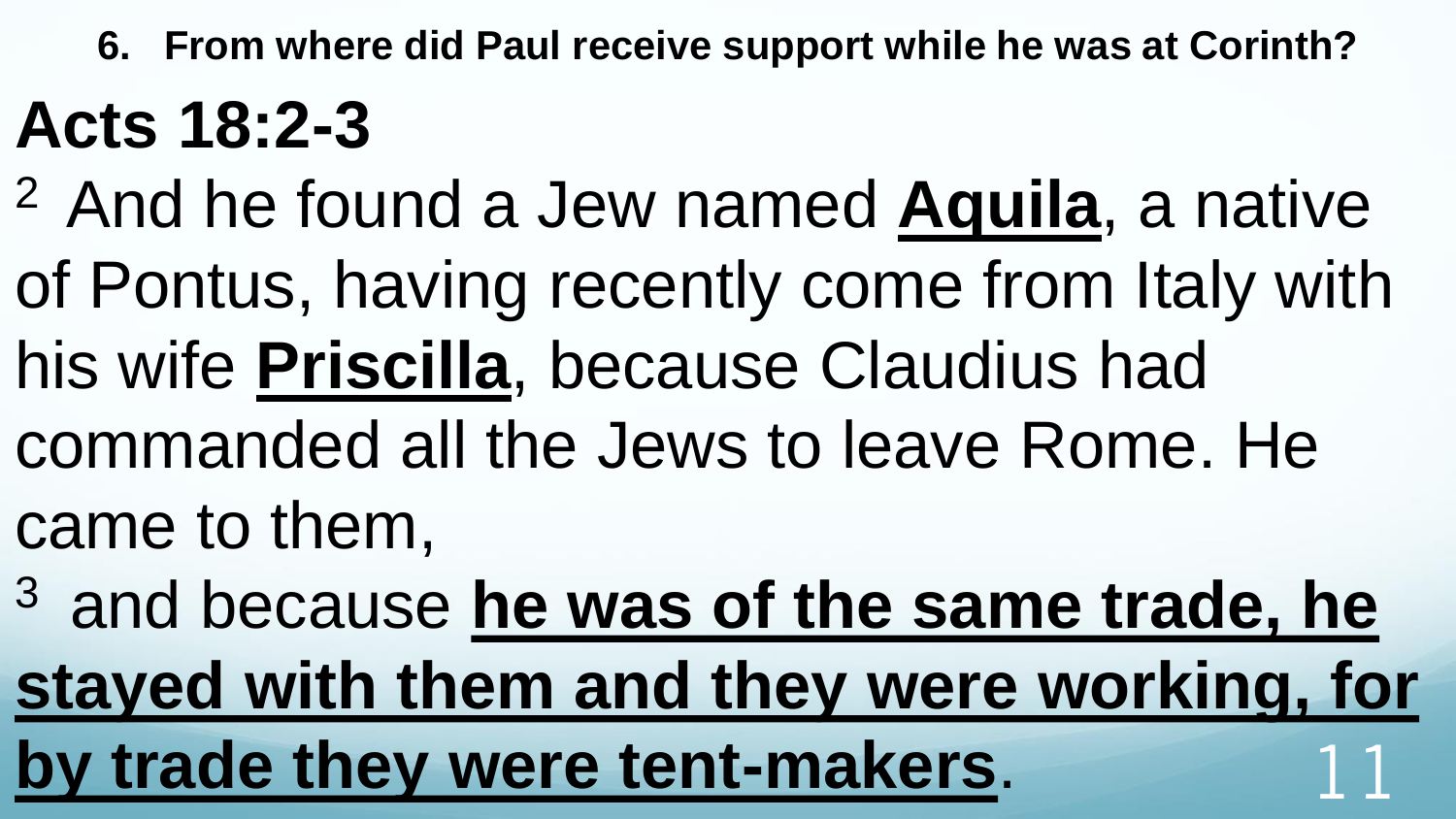**7. Why would Paul continue the practice of not accepting support from the Corinthians?** 

#### **2 Corinthians 11:10-12**

- 10 As the **truth of Christ is in me**, this **boasting of mine will not be stopped in the regions of Achaia**.
- <sup>11</sup>Why? Because I do not love you? God knows *I do!* <sup>12</sup> But what I am doing I will continue to do, so that I may **cut off opportunity from those who desire an opportunity to be regarded just as we** are in the matter about which they are boasting.

**To cut off opportunity for those who wish to boast that they are just like Paul**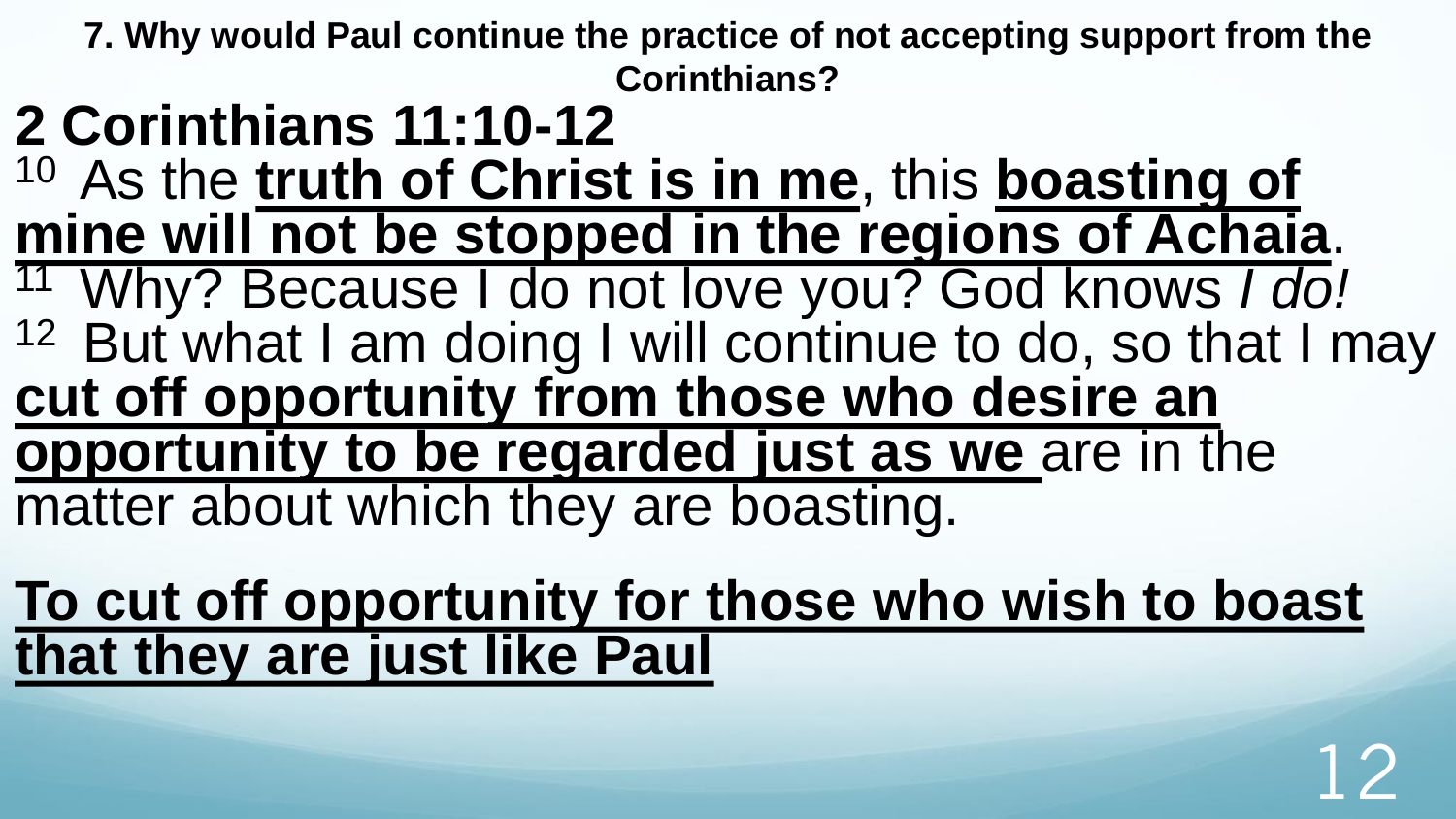# **8. How does Paul describe his opponents? 2 Corinthians 11:13**  <sup>13</sup> For such men are **false apostles**, **deceitful workers**, disguising themselves as apostles of Christ.

- **1. False apostles**
- **2. Deceitful workers**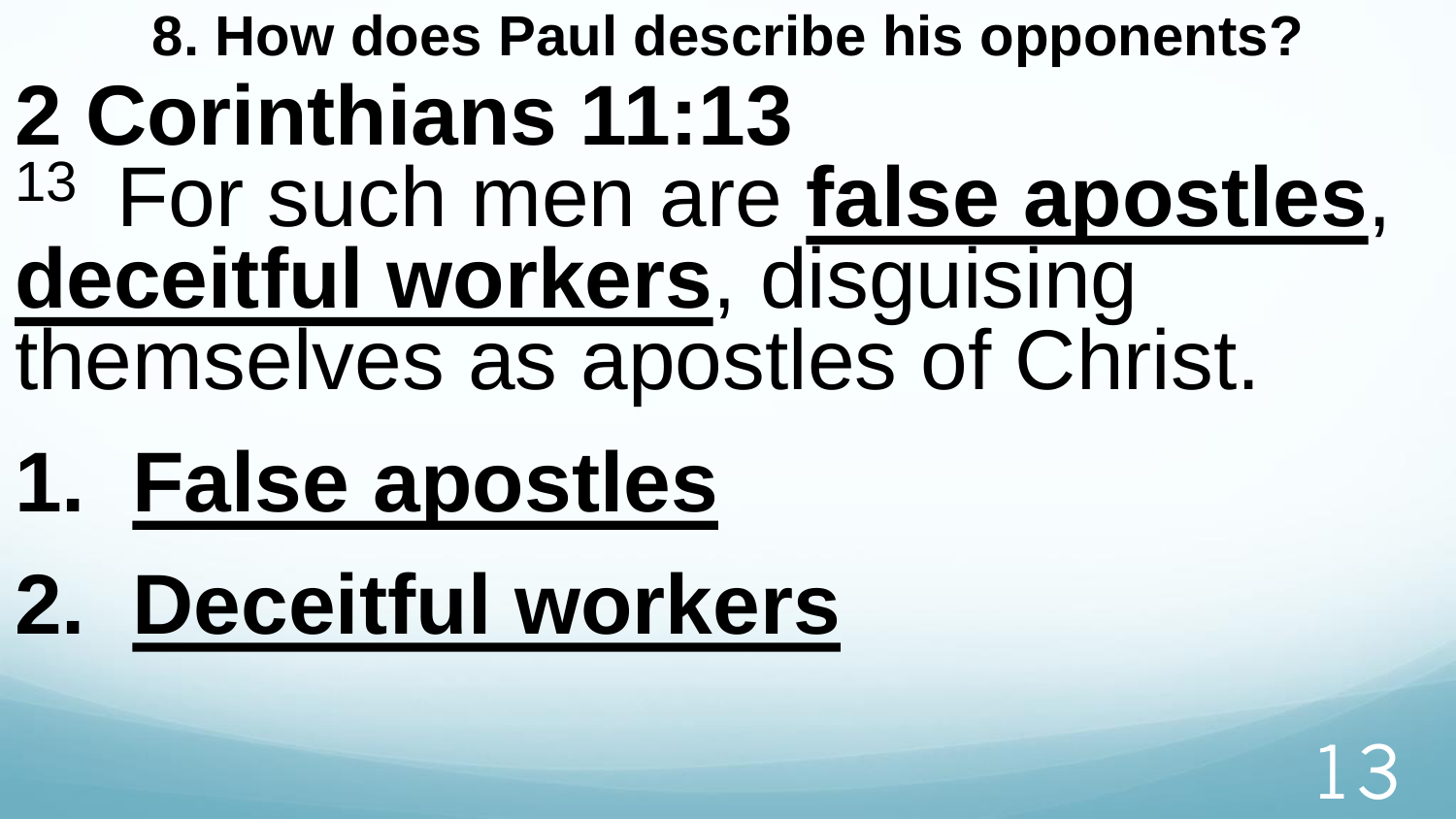#### **9A. How does Satan often transform himself? 2 Corinthians 11:14-15**

- <sup>14</sup> No wonder, for even Satan disguises himself **as an angel of light**.
- <sup>15</sup> Therefore it is not surprising if his servants also **disguise themselves as servants of righteousness**, whose end will be according to their deeds.
- A. **An angel of light**
- **B. And his ministers?**

**Disguise themselves as servants of righteous**14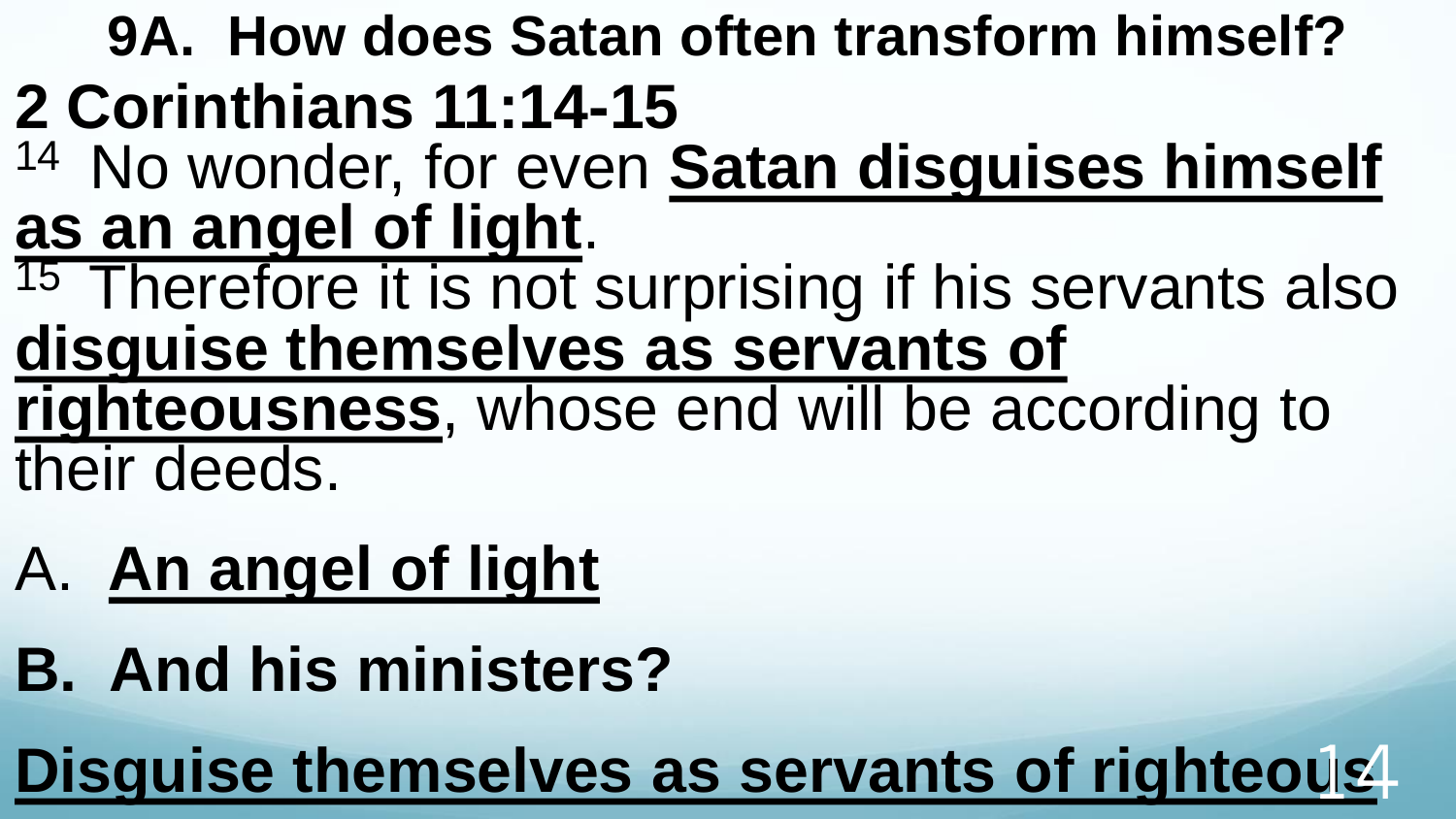**10. How did Paul view the confidence of boasting?**

# **2 Corinthians 11:16-17**

<sup>16</sup> Again I say, let no one think me foolish; but if *you do,* receive me even as foolish, so that I also may boast a little.

<sup>17</sup> What I am saying, I am **not saying as the Lord would**, but as **in foolishness**, in this confidence of boasting.

# **1. Not saying as the Lord would**

# **2. In Foolishness**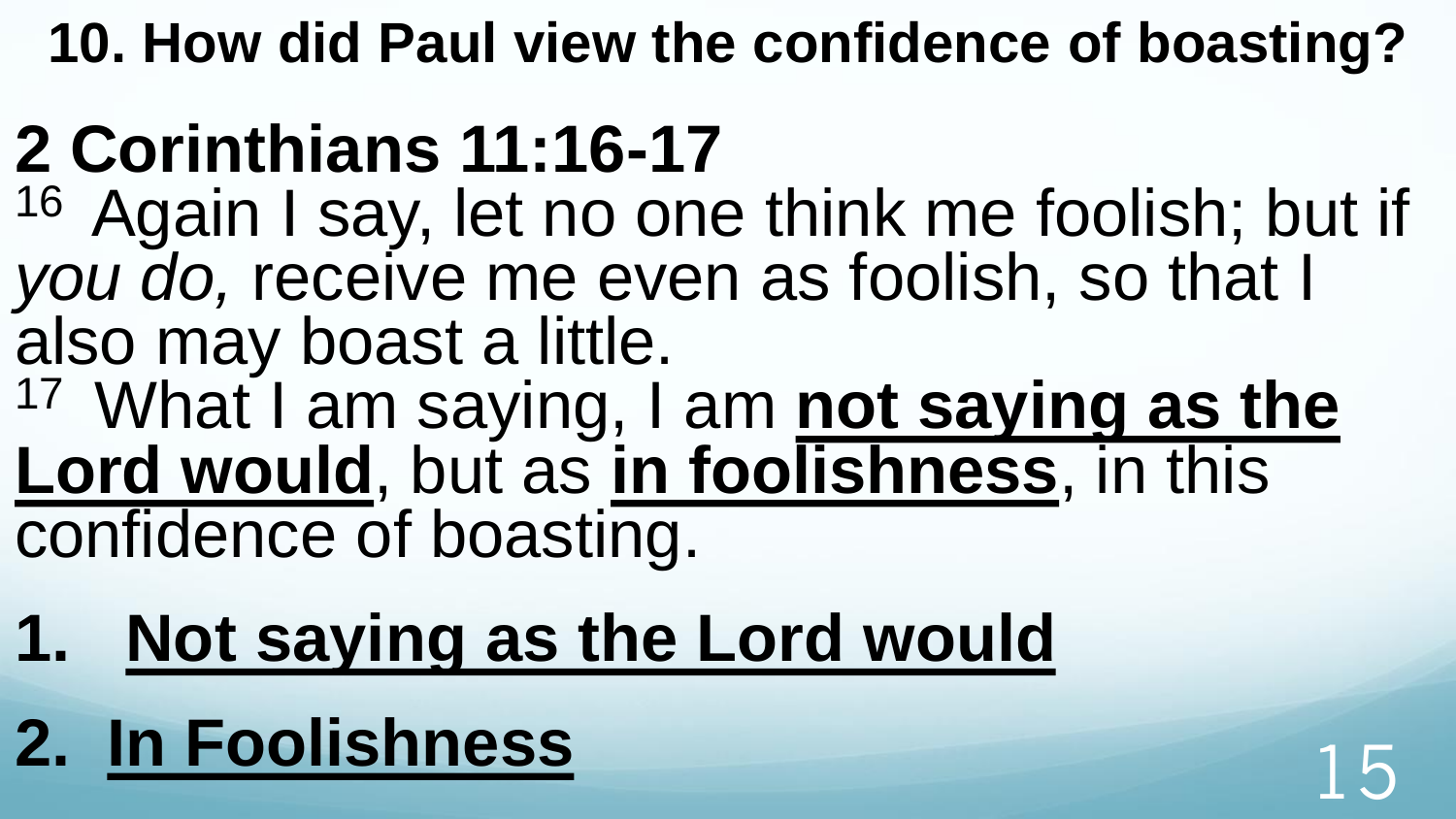### **11. How should we view boasting?**

- **2 Corinthians 11:18-21**
- <sup>18</sup> Since **many boast according to the flesh**, I will boast also. <sup>19</sup>For you, being *so* wise, **tolerate the foolish gladly**.
- <sup>20</sup> For you tolerate it if anyone enslaves you, anyone devours you, anyone takes advantage of you, anyone exalts himself, anyone hits you in the face.
- <sup>21</sup>To *my* shame I *must* say that we have been weak *by comparison.* But in whatever respect anyone *else* is bold—I speak in foolishness—I am just as bold myself.
- **Many boast according to the flesh - tolerate the foolish gladly**
- **Boast in your weakness in order to glorify God.**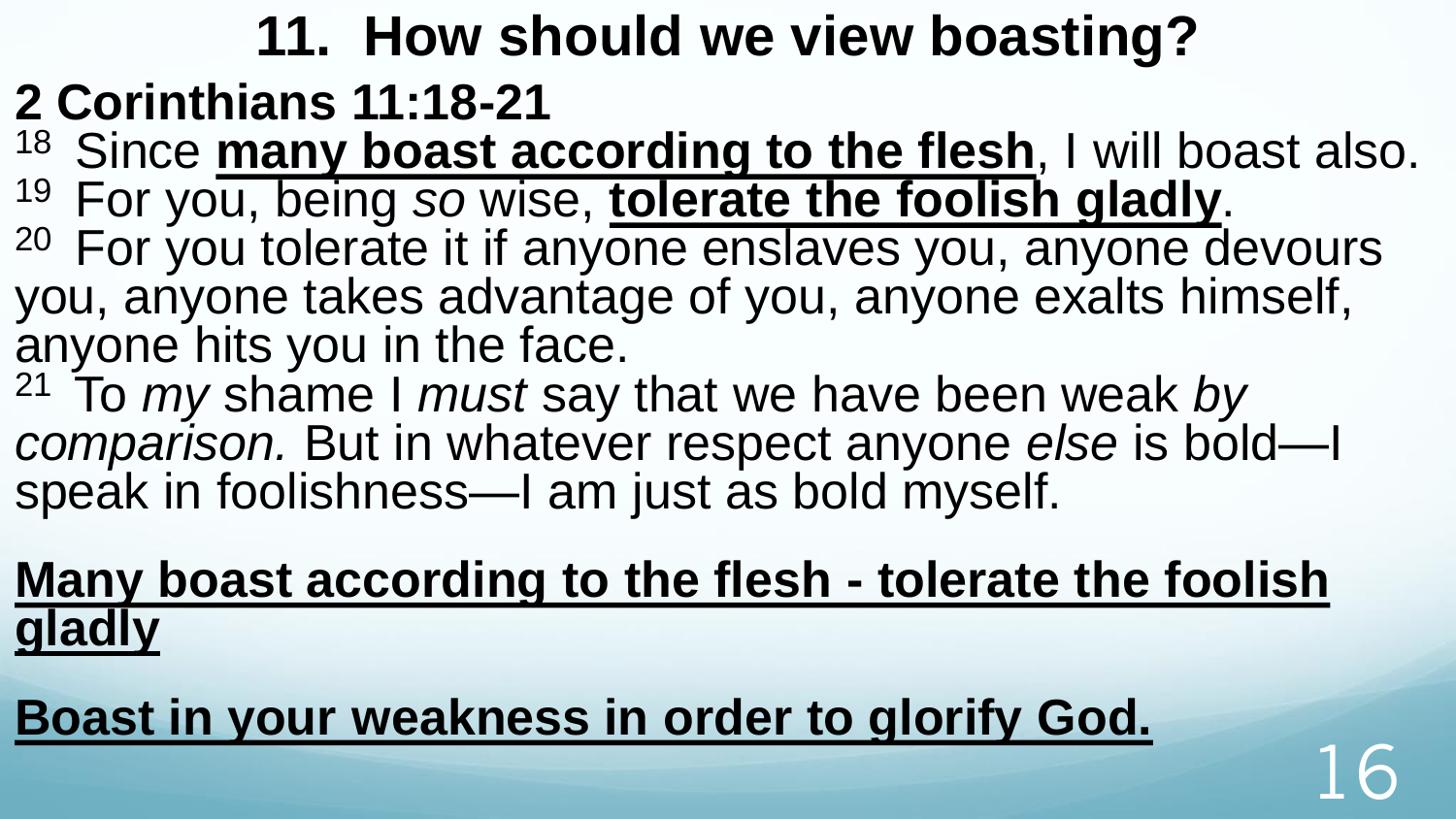### **2 Corinthians 11:22**  <sup>22</sup>Are they **Hebrews**? So am I. Are they **Israelites**? So am I. Are they **descendants of Abraham**? So am I.

- **1. Paul is a Hebrew**
- **2. He is an Israelite**
- **3. Paul is a descendant of Abraham**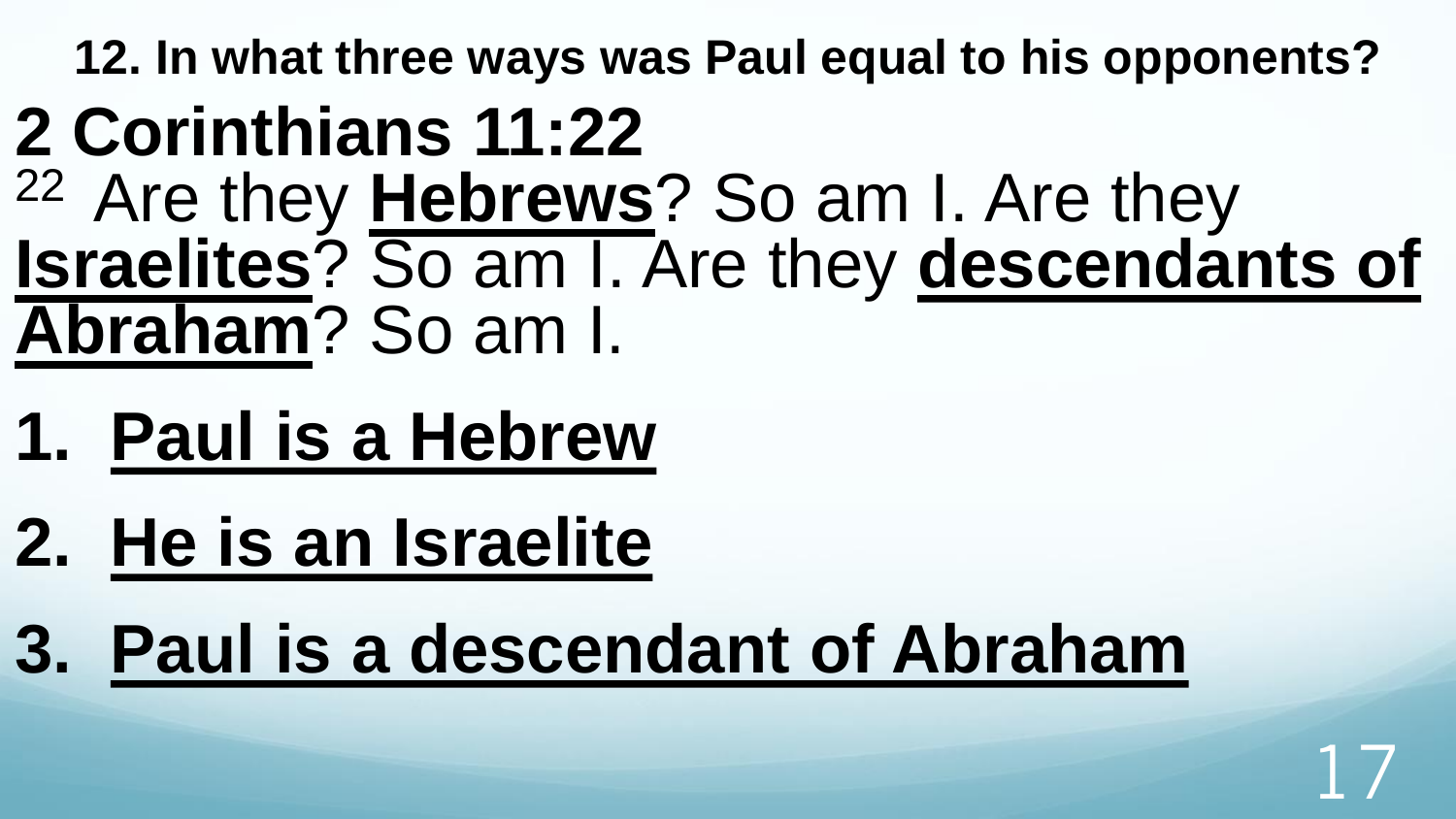### **Acts 22:3**

3 "**I am a Jew**, **born in Tarsus of Cilicia**, but brought up in this city, **educated under Gamaliel**, strictly **according to the law of our fathers**, being **zealous for God just as you all are today**.

### **Acts 23:6**

<sup>6</sup> But perceiving that one group were Sadducees and the other Pharisees, Paul *began* crying out in the Council, "Brethren, **I am a Pharisee**, **a son of Pharisees**; I am on trial for the hope and resurrection of the dead!"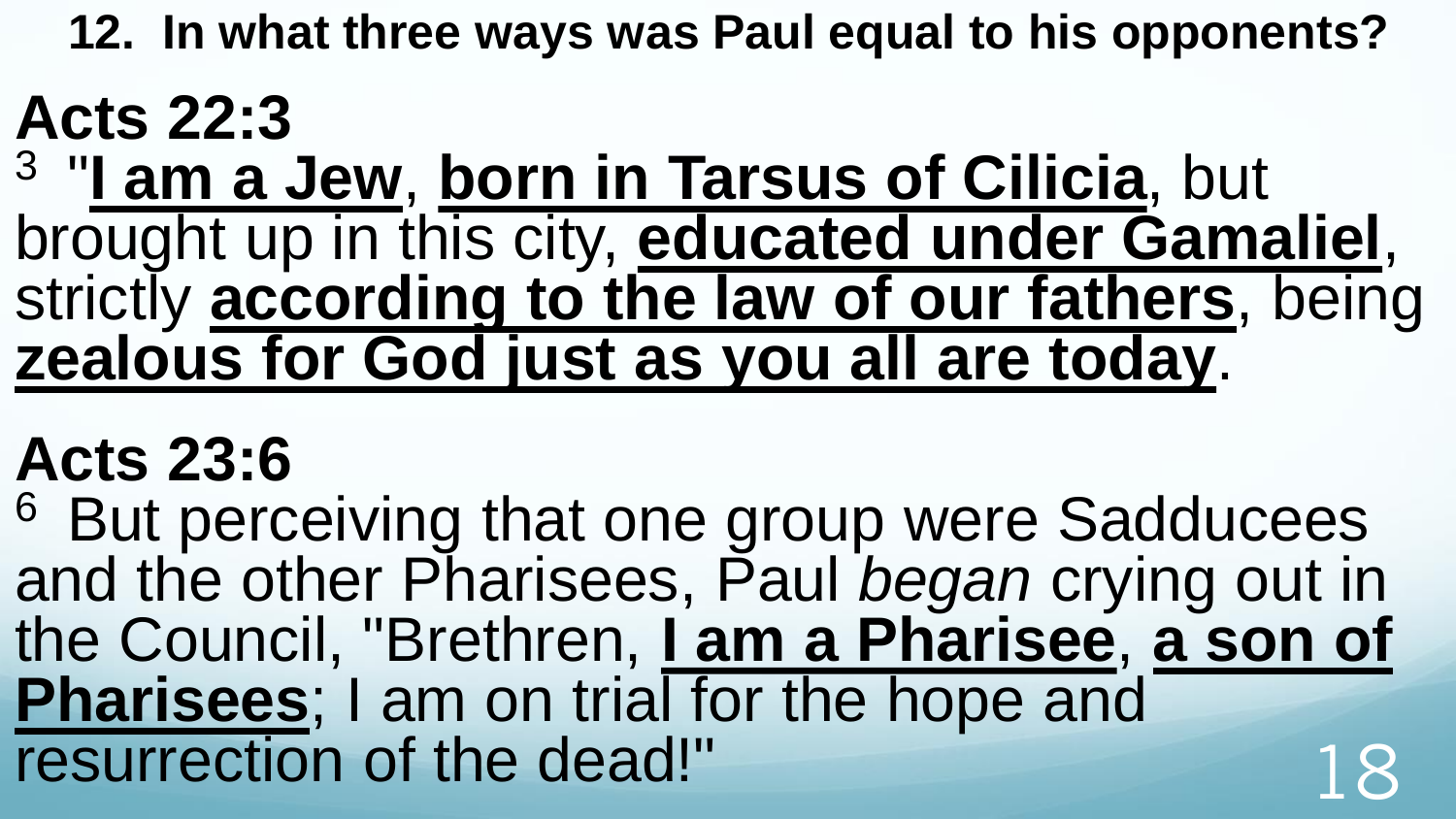# **Romans 11:1**

<sup>1</sup> I say then, God has not rejected His people, has He? May it never be! For **I too am an Israelite**, a **descendant of** 

# **Abraham**, of the **tribe of Benjamin**.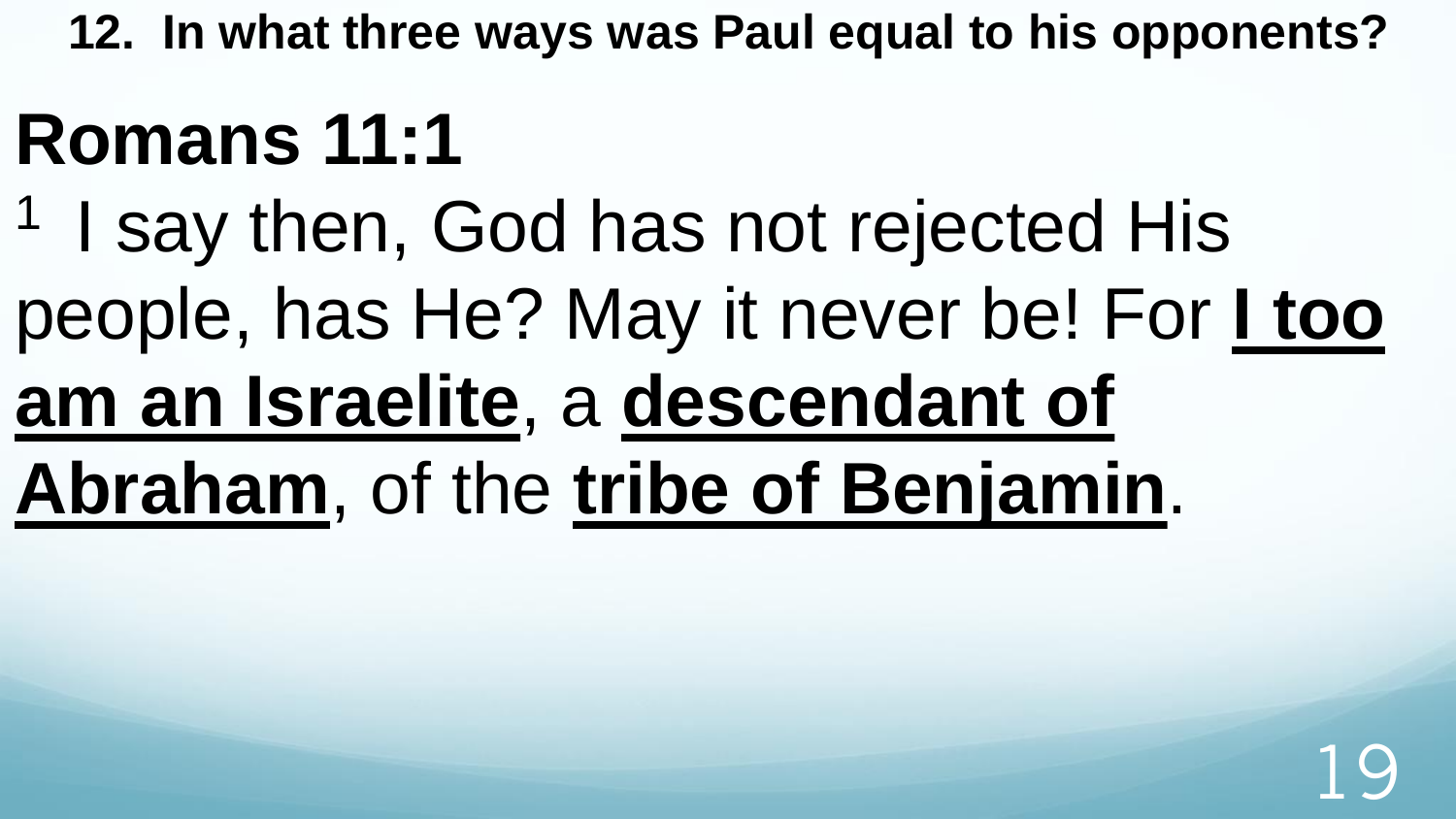#### **Philippians 3:4-6**

- 4 although I myself might have confidence even in the flesh. If anyone else has a mind to put confidence in the flesh, I far more:
- <sup>5</sup>**circumcised the eighth day**, of the **nation of Israel**, of the **tribe of Benjamin**, a **Hebrew of Hebrews**; **as to the Law, a Pharisee**;
- <sup>6</sup>**as to zeal, a persecutor of the church**; **as to the righteousness which is in the Law**, **found blameless**.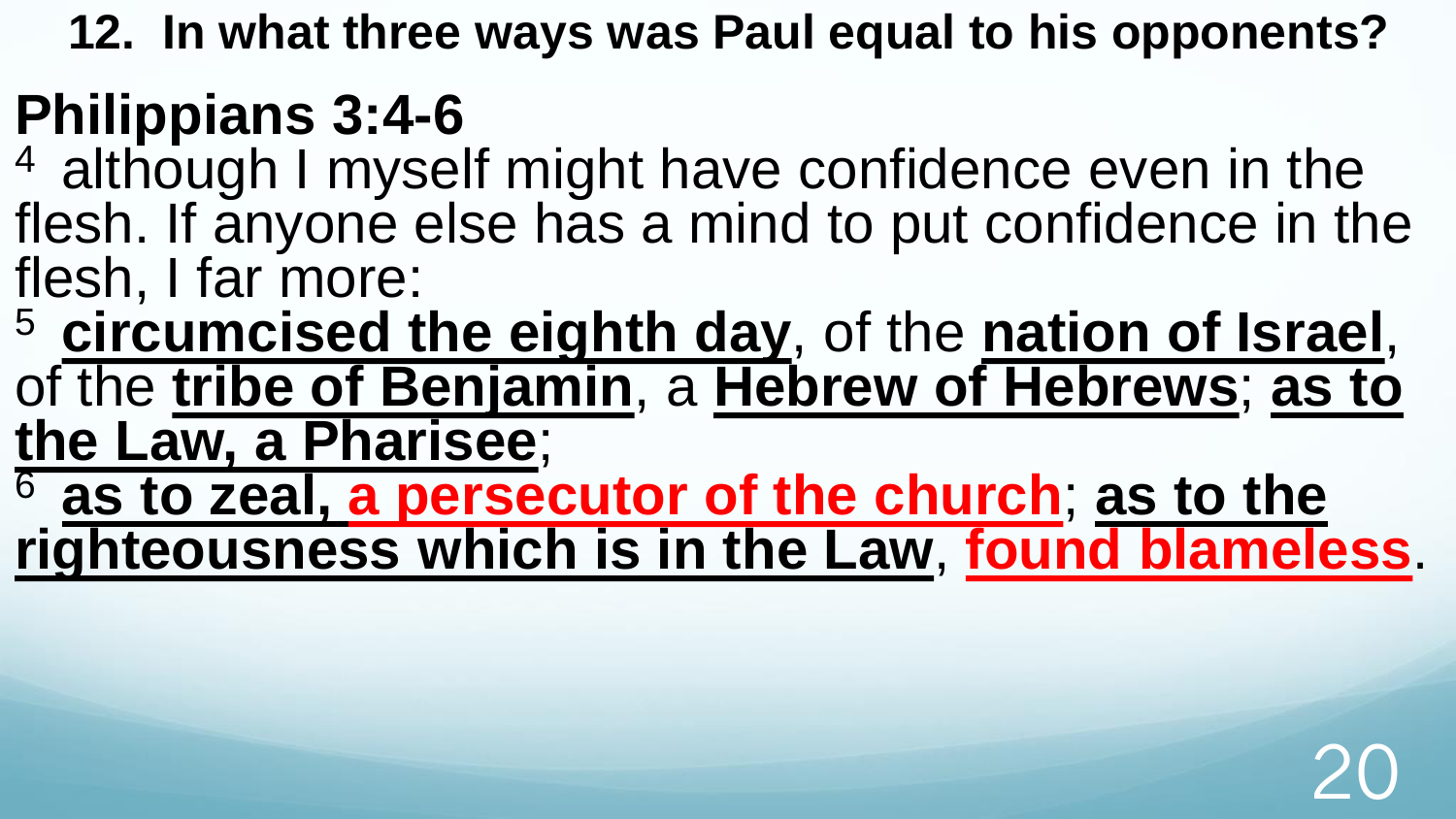#### **13. List things endured by Paul as a minister of Christ.**

#### **2 Corinthians 11:23-29**

<sup>23</sup>Are they servants of Christ?—I speak as if insane—I more so; in **far more labors**, in **far more imprisonments**, **beaten times without number**, often in **danger of death**.

<sup>24</sup>**Five times I received from the Jews thirty-nine** *lashes.*

<sup>25</sup>**Three times I was beaten with rods**, once **I was stoned**, **three times I was shipwrecked**, **a night and a day I have spent in the deep**.

<sup>26</sup>*I have been* on frequent journeys, **in dangers from rivers**, **dangers from robbers**, **dangers from** *my* **countrymen**, **dangers from the Gentiles**, **dangers in the city**, **dangers in the wilderness**, **dangers on the sea**,

**dangers among false brethren**;

<sup>27</sup>*I have been* **in labor** and **hardship**, through **many sleepless nights**, in **hunger** and **thirst**, **often without food**, **in cold and exposure**. <sup>28</sup>Apart from *such* external things, **there is the daily pressure on me** *of* **concern for all the churches**.

<sup>29</sup> Who is weak without my being weak? Who is led into sin without my intense concern? 21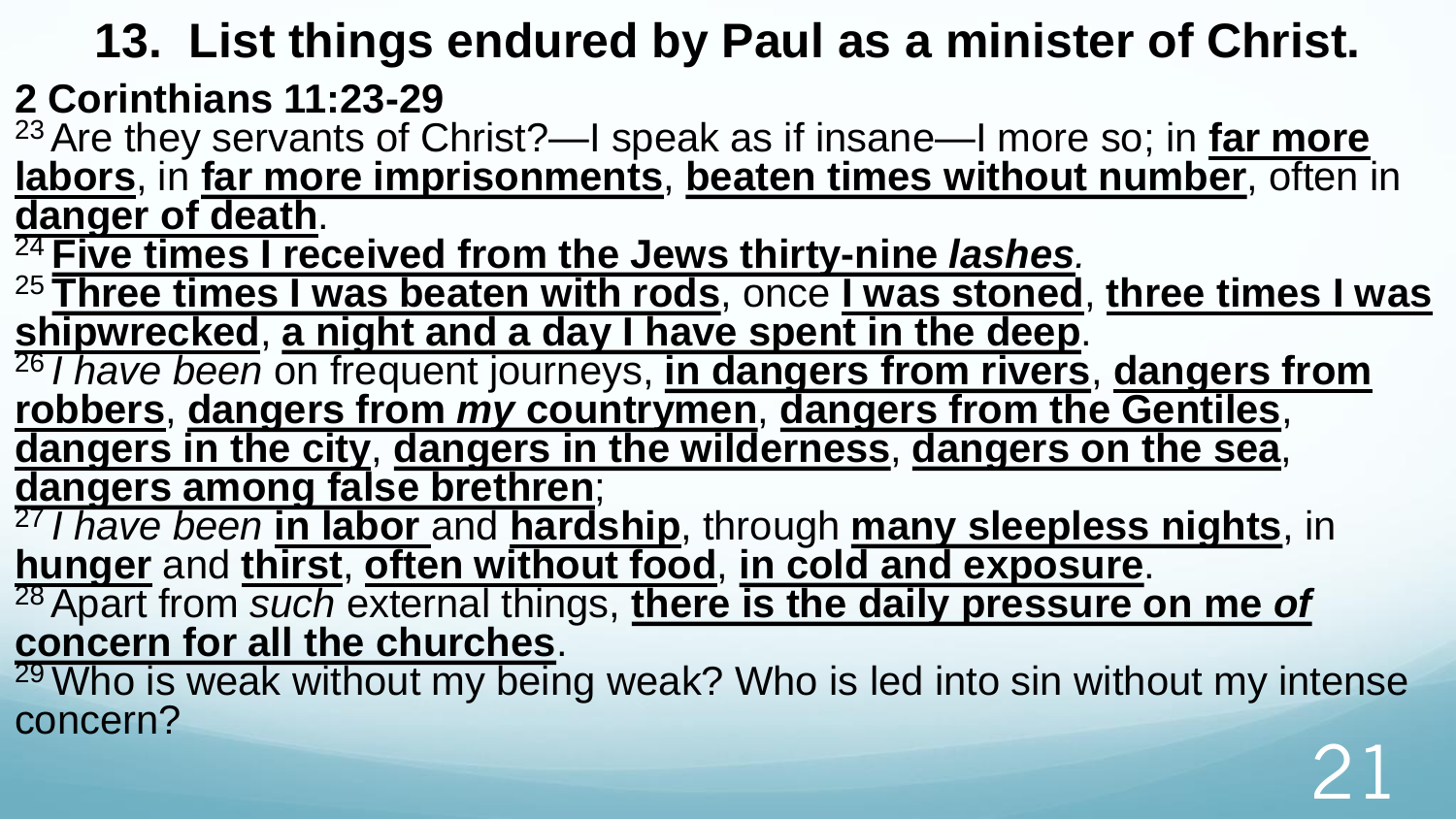#### **13. List things endured by Paul as a minister of Christ. 2 Corinthians 6:4-5**

<sup>4</sup> but in everything commending ourselves as **servants of God**, **in much endurance**, *in afflictions*, *in hardships*, *in distresses*, <sup>5</sup>*in beatings*, *in imprisonments*, *in tumults*, *in labors*, *in sleeplessness*, *in hunger*, **Servants of God In much endurance** In afflictions In hardships In distresses In beatings In imprisonments In tumults In labors In sleeplessness In hunger 22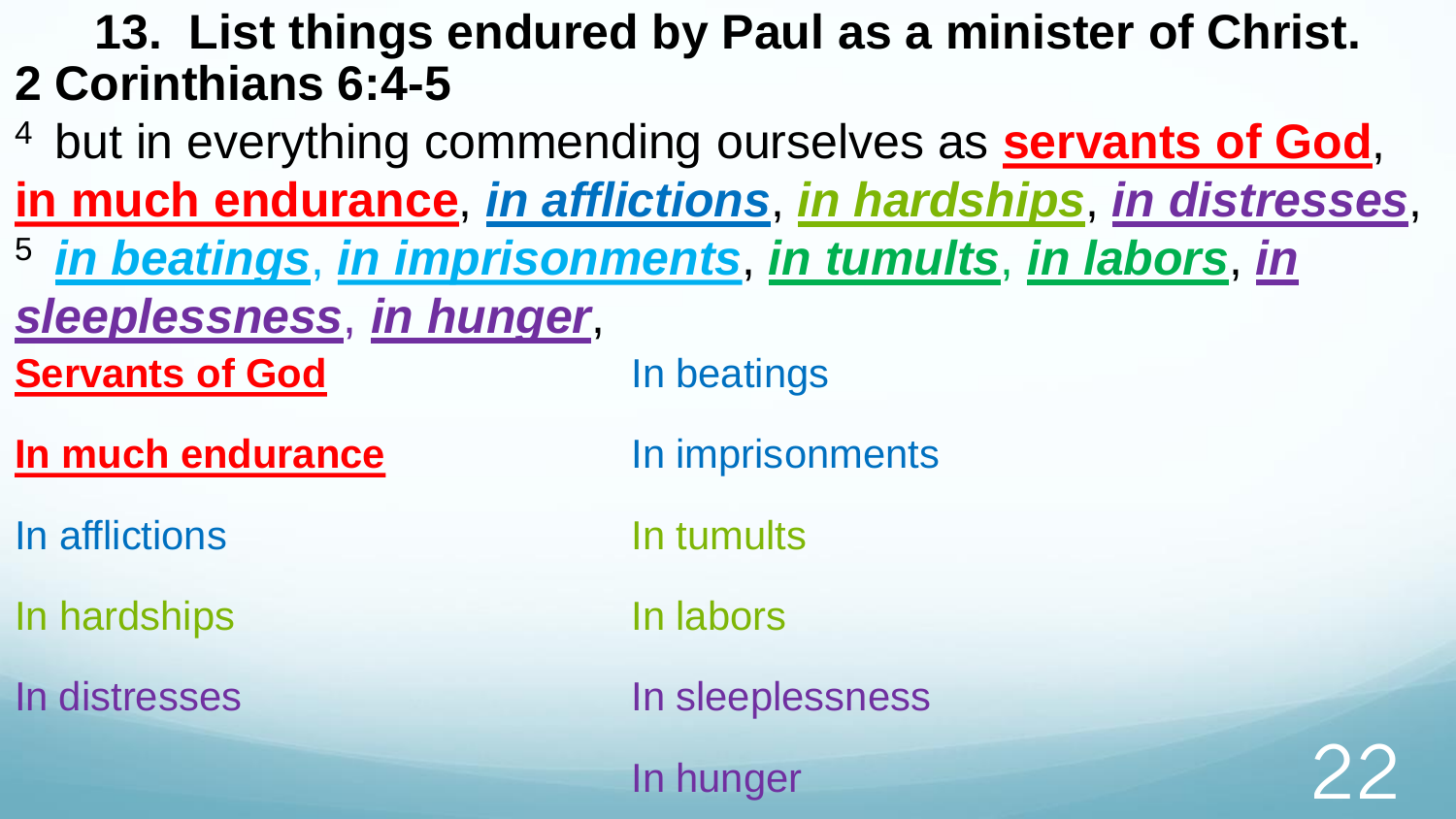#### **13. List things Paul endured as a minister of Christ**

**in far more labors** 

**in far more imprisonments**

**beaten times without number**

**often in danger of death.** 

**Five times I received from the Jews thirty-nine** *lashes*

**Three times I was beaten with rods**

**I was stoned**

**I was shipwrecked**

**a night and a day I have spent in the deep**

**in dangers from rivers**

**dangers from robbers**

**dangers from** *my* **countrymen** 

**dangers from the Gentiles**

**dangers in the city** 

**dangers in the wilderness** 

**dangers on the sea**

**dangers among false brethren** 

*I have been* **in labor and hardship**

**through many sleepless nights**

**in hunger and thirst**

**often without food**

**in cold and exposure**

**there is the daily pressure on me** *of* **concern for all the churches**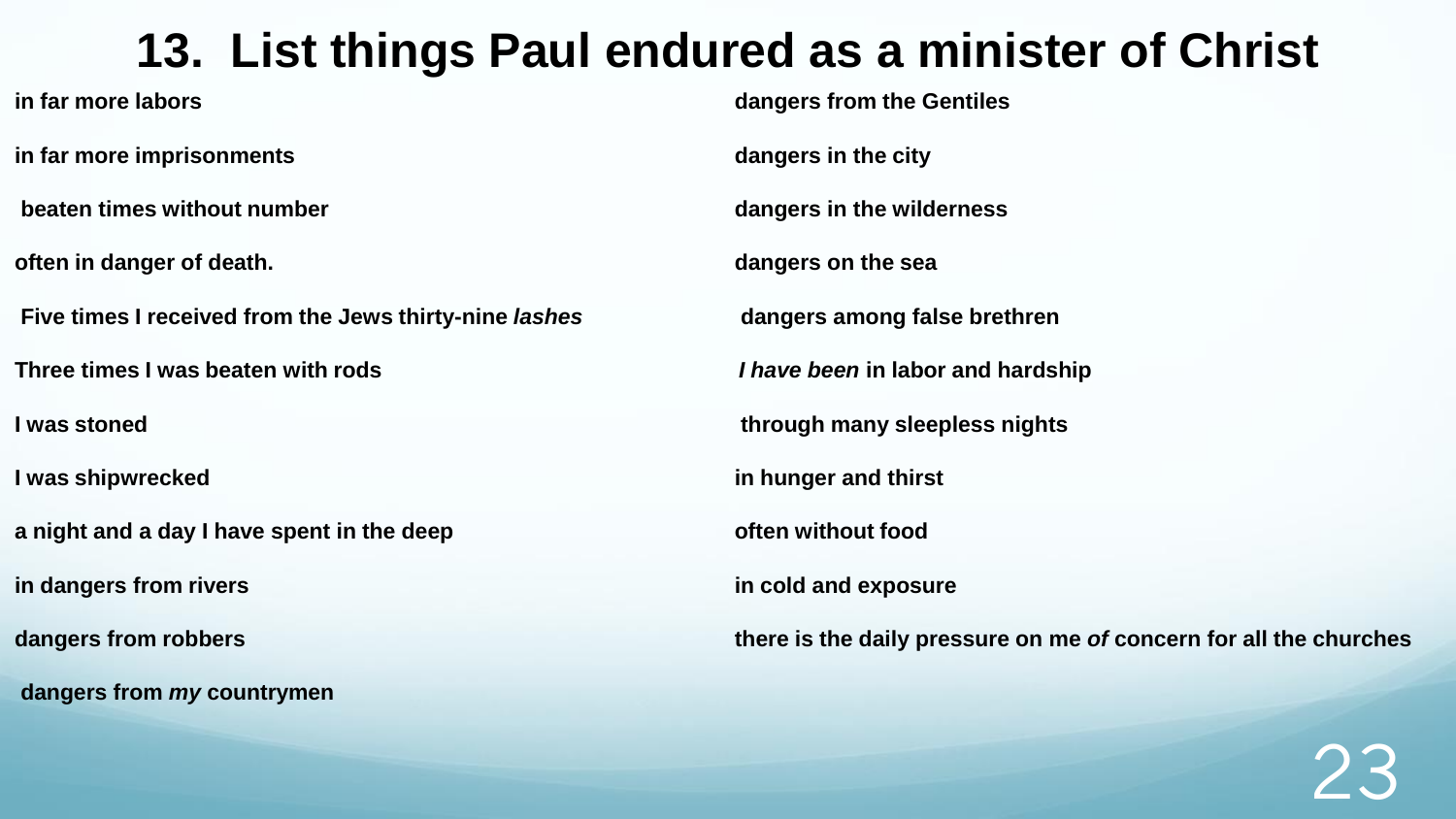**14A. If Paul must boast, in what would he boast? 2 Corinthians 11:30-33** 

- <sup>30</sup> If I have to boast, I will boast of what pertains **to my weakness**.
- <sup>31</sup> The God and Father of the Lord Jesus, He who is blessed forever, knows that I am not lying.
- <sup>32</sup>**In Damascus** the ethnarch under Aretas the king was guarding the city of the Damascenes in order to seize me,
- <sup>33</sup> and **I was let down in a basket through a window in the wall, and** *so* **escaped** his hands.

**I will boast of what pertains to my weakness**